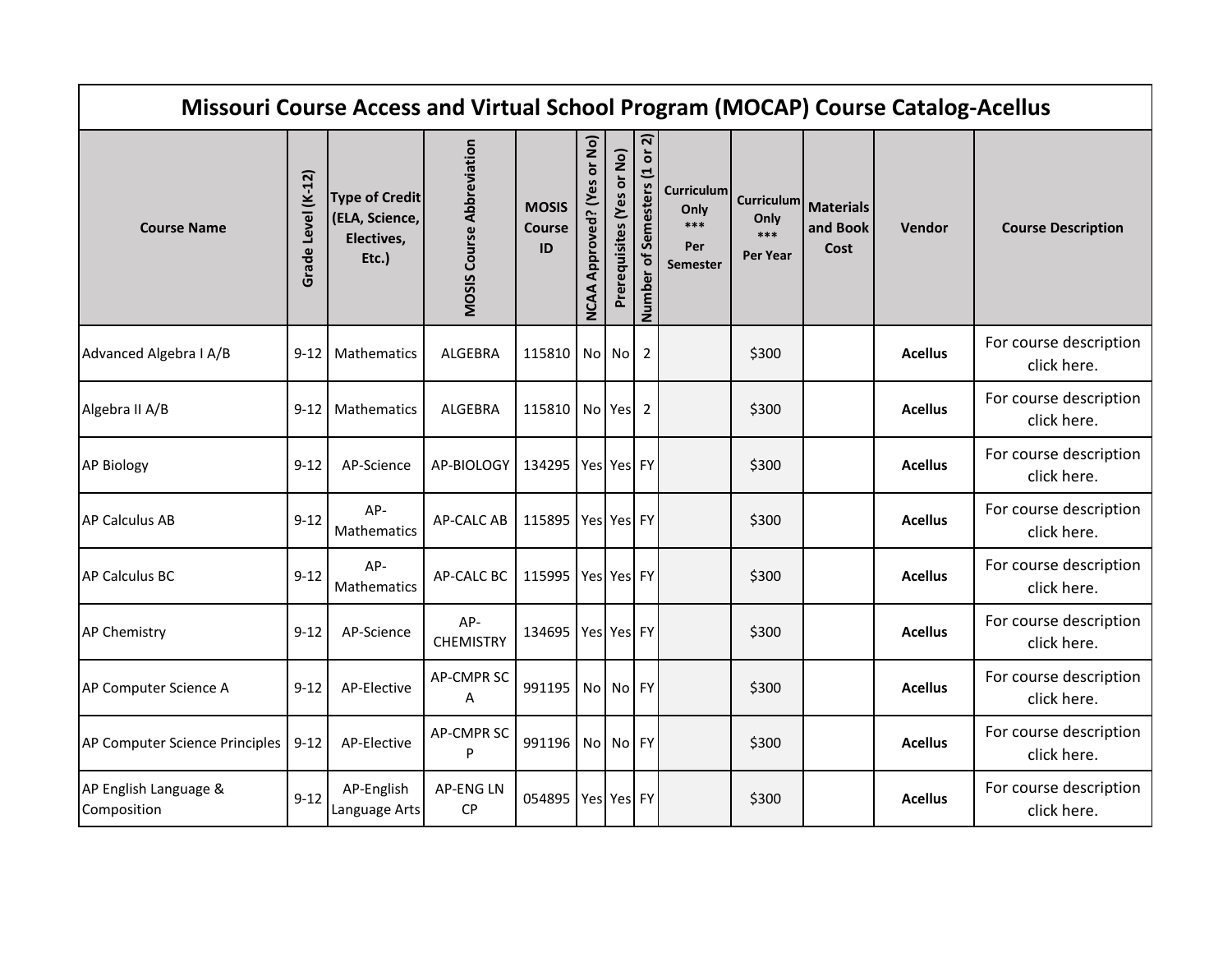|                                        | Missouri Course Access and Virtual School Program (MOCAP) Course Catalog-Acellus |                                                                |                                  |                                     |                            |                           |                              |                                                     |                                                     |                                      |                |                                       |  |
|----------------------------------------|----------------------------------------------------------------------------------|----------------------------------------------------------------|----------------------------------|-------------------------------------|----------------------------|---------------------------|------------------------------|-----------------------------------------------------|-----------------------------------------------------|--------------------------------------|----------------|---------------------------------------|--|
| <b>Course Name</b>                     | $(K-12)$<br><b>Grade Level</b>                                                   | <b>Type of Credit</b><br>(ELA, Science,<br>Electives,<br>Etc.) | <b>MOSIS Course Abbreviation</b> | <b>MOSIS</b><br><b>Course</b><br>ID | NCAA Approved? (Yes or No) | Prerequisites (Yes or No) | Number of Semesters (1 or 2) | <b>Curriculum</b><br>Only<br>***<br>Per<br>Semester | <b>Curriculum</b><br>Only<br>***<br><b>Per Year</b> | <b>Materials</b><br>and Book<br>Cost | <b>Vendor</b>  | <b>Course Description</b>             |  |
| AP English Literature &<br>Composition | $9 - 12$                                                                         | AP-English<br>Language Arts                                    | <b>AP-ENGLT</b><br><b>CP</b>     | 054995                              | Yes Yes FY                 |                           |                              |                                                     | \$300                                               |                                      | <b>Acellus</b> | For course description<br>click here. |  |
| AP Environmental Science               | $9 - 12$                                                                         | AP-Science                                                     | <b>AP-ENVIR SCI</b>              | 134195   Yes   Yes   FY             |                            |                           |                              |                                                     | \$300                                               |                                      | <b>Acellus</b> | For course description<br>click here. |  |
| AP European History                    | $9 - 12$                                                                         | AP-Social<br>Studies                                           | AP-EUROP<br><b>HST</b>           | 156695 Yes No FY                    |                            |                           |                              |                                                     | \$300                                               |                                      | <b>Acellus</b> | For course description<br>click here. |  |
| <b>AP Music Theory</b>                 | $9 - 12$                                                                         | <b>AP-Fine Arts</b>                                            | AP-MUSC<br><b>THRY</b>           | 126995   No   No   FY               |                            |                           |                              |                                                     | \$300                                               |                                      | <b>Acellus</b> | For course description<br>click here. |  |
| AP Physics 1                           | $9 - 12$                                                                         | AP-Science                                                     | <b>AP-PHYSICS 1</b>              | 135395 Yes Yes FY                   |                            |                           |                              |                                                     | \$300                                               |                                      | <b>Acellus</b> | For course description<br>click here. |  |
| <b>AP Psychology</b>                   | $9 - 12$                                                                         | AP-Social<br>Studies                                           | AP-<br><b>PSYCHOLGY</b>          | 156195 No No FY                     |                            |                           |                              |                                                     | \$300                                               |                                      | <b>Acellus</b> | For course description<br>click here. |  |
| <b>AP Statistics</b>                   | $9 - 12$                                                                         | AP-<br>Mathematics                                             | AP-STAT                          | 115795   Yes   Yes   FY             |                            |                           |                              |                                                     | \$300                                               |                                      | <b>Acellus</b> | For course description<br>click here. |  |
| AP Studio Art - Drawing                | $9 - 12$                                                                         |                                                                | AP-Fine Arts AP-STU ARTDR        | 024495 No No FY                     |                            |                           |                              |                                                     | \$300                                               |                                      | <b>Acellus</b> | For course description<br>click here. |  |
| AP United States History               | $9 - 12$                                                                         | AP-Social<br><b>Studies</b>                                    | <b>AP-US HIST</b>                | 156295 Yes No FY                    |                            |                           |                              |                                                     | \$300                                               |                                      | <b>Acellus</b> | For course description<br>click here. |  |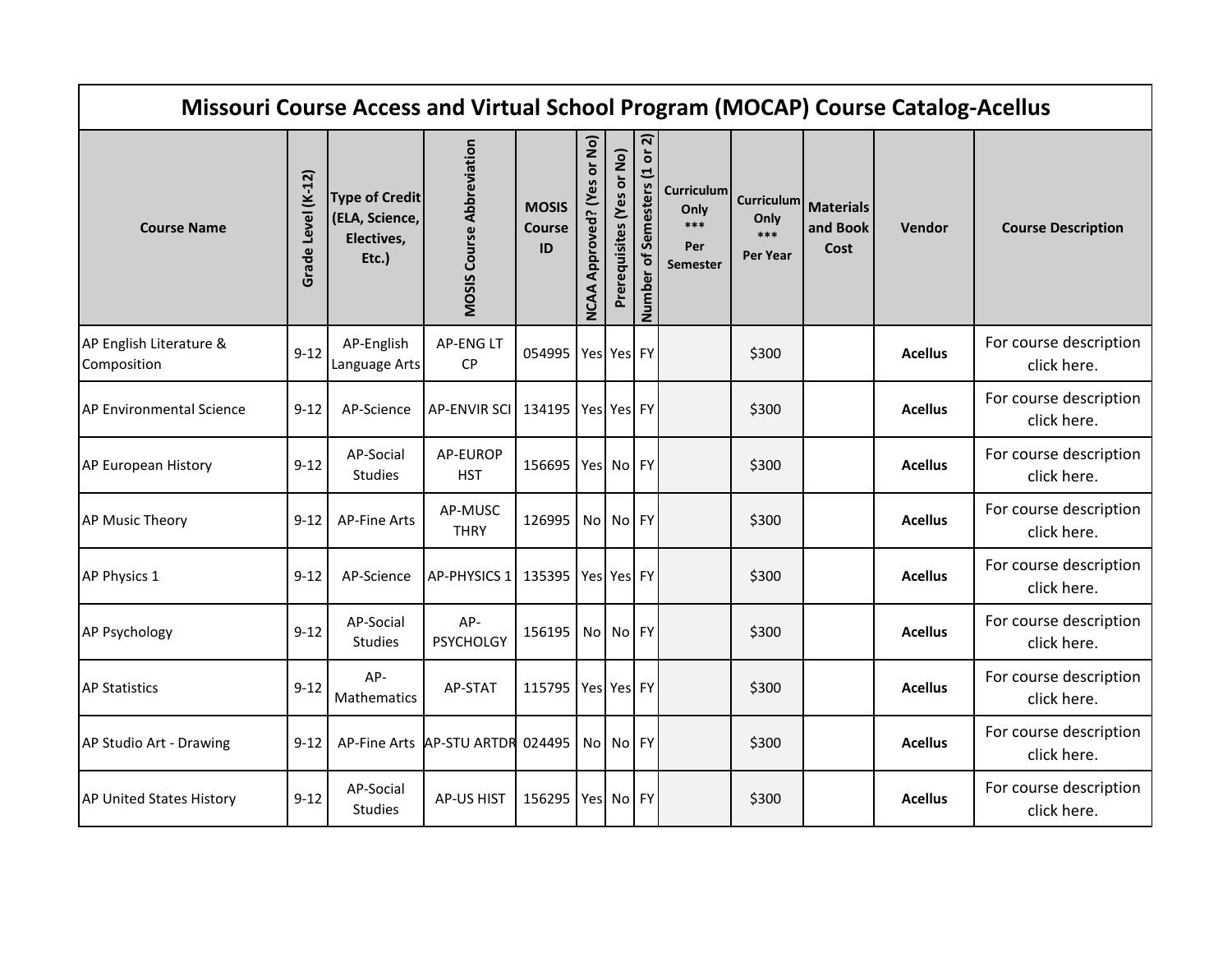| Missouri Course Access and Virtual School Program (MOCAP) Course Catalog-Acellus |                    |                                                                |                                  |                                     |                                         |                           |                              |                                                              |                                                     |                                      |                |                                       |
|----------------------------------------------------------------------------------|--------------------|----------------------------------------------------------------|----------------------------------|-------------------------------------|-----------------------------------------|---------------------------|------------------------------|--------------------------------------------------------------|-----------------------------------------------------|--------------------------------------|----------------|---------------------------------------|
| <b>Course Name</b>                                                               | Grade Level (K-12) | <b>Type of Credit</b><br>(ELA, Science,<br>Electives,<br>Etc.) | <b>MOSIS Course Abbreviation</b> | <b>MOSIS</b><br><b>Course</b><br>ID | or No)<br>Approved? (Yes<br><b>NCAA</b> | Prerequisites (Yes or No) | Number of Semesters (1 or 2) | <b>Curriculum</b><br>Only<br>$***$<br>Per<br><b>Semester</b> | <b>Curriculum</b><br>Only<br>***<br><b>Per Year</b> | <b>Materials</b><br>and Book<br>Cost | Vendor         | <b>Course Description</b>             |
| AP World History                                                                 | $9 - 12$           | AP-Social<br><b>Studies</b>                                    | AP-WORLD<br><b>HIS</b>           | 156395   Yes   No   FY              |                                         |                           |                              |                                                              | \$300                                               |                                      | <b>Acellus</b> | For course description<br>click here. |
| English I A/B                                                                    | $9 - 12$           | English<br>Language Arts                                       | <b>LANG ARTS</b>                 | 054800                              |                                         | No No                     | 2                            |                                                              | \$300                                               |                                      | <b>Acellus</b> | For course description<br>click here. |
| English II A/B                                                                   | $9 - 12$           | English<br>Language Arts                                       | <b>LANG ARTS</b>                 | 054800 No Yes                       |                                         |                           | 2                            |                                                              | \$300                                               |                                      | <b>Acellus</b> | For course description<br>click here. |
| Geometry A/B                                                                     | $9 - 12$           | Mathematics                                                    | <b>GEOMETRY</b>                  | 115830   No   Yes                   |                                         |                           | 2                            |                                                              | \$300                                               |                                      | <b>Acellus</b> | For course description<br>click here. |
| Math 1 A/B                                                                       | 1                  | <b>Mathematics</b>                                             | <b>SUPP MATH</b>                 | 115891                              |                                         | No No                     | 2                            |                                                              | \$300                                               |                                      | <b>Acellus</b> | For course description<br>click here. |
| Math 2 A/B                                                                       | $\overline{2}$     | <b>Mathematics</b>                                             | <b>SUPP MATH</b>                 | 115891                              |                                         | No No                     | 2                            |                                                              | \$300                                               |                                      | <b>Acellus</b> | For course description<br>click here. |
| Math 3 A/B                                                                       | 3                  | <b>Mathematics</b>                                             | <b>SUPP MATH</b>                 | 115891                              |                                         | No No                     | 2                            |                                                              | \$300                                               |                                      | <b>Acellus</b> | For course description<br>click here. |
| Math 4 A/B                                                                       | 4                  | <b>Mathematics</b>                                             | <b>SUPP MATH</b>                 | 115891                              |                                         | No No                     | 2                            |                                                              | \$300                                               |                                      | <b>Acellus</b> | For course description<br>click here. |
| Math 5 A/B                                                                       | 5                  | Mathematics                                                    | <b>SUPP MATH</b>                 | 115891                              |                                         | No No                     | $\overline{2}$               |                                                              | \$300                                               |                                      | <b>Acellus</b> | For course description<br>click here. |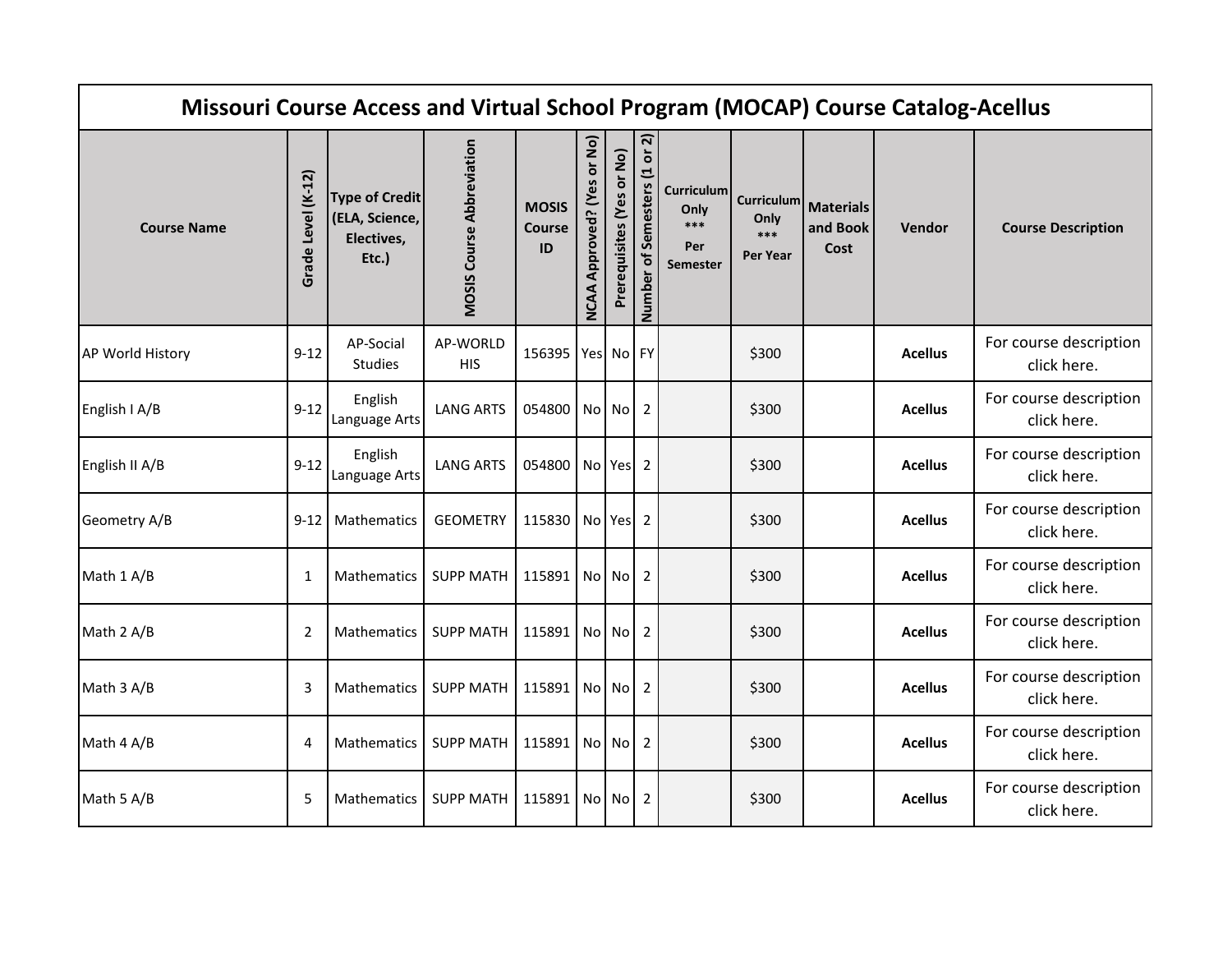| Missouri Course Access and Virtual School Program (MOCAP) Course Catalog-Acellus |                    |                                                                |                                  |                                     |                            |                           |                              |                                              |                                                     |                                      |                |                                       |
|----------------------------------------------------------------------------------|--------------------|----------------------------------------------------------------|----------------------------------|-------------------------------------|----------------------------|---------------------------|------------------------------|----------------------------------------------|-----------------------------------------------------|--------------------------------------|----------------|---------------------------------------|
| <b>Course Name</b>                                                               | Grade Level (K-12) | <b>Type of Credit</b><br>(ELA, Science,<br>Electives,<br>Etc.) | <b>MOSIS Course Abbreviation</b> | <b>MOSIS</b><br><b>Course</b><br>ID | NCAA Approved? (Yes or No) | Prerequisites (Yes or No) | Number of Semesters (1 or 2) | Curriculum<br>Only<br>***<br>Per<br>Semester | <b>Curriculum</b><br>Only<br>***<br><b>Per Year</b> | <b>Materials</b><br>and Book<br>Cost | <b>Vendor</b>  | <b>Course Description</b>             |
| Math 6 A/B                                                                       | 6                  | <b>Mathematics</b>                                             | <b>SUPP MATH</b>                 | 115891 No No                        |                            |                           | $\overline{2}$               |                                              | \$300                                               |                                      | <b>Acellus</b> | For course description<br>click here. |
| Math 7 A/B                                                                       | $\overline{7}$     | <b>Mathematics</b>                                             | <b>SUPP MATH</b>                 | 115891 No No 2                      |                            |                           |                              |                                              | \$300                                               |                                      | <b>Acellus</b> | For course description<br>click here. |
| Math 8 A/B                                                                       | 8                  | <b>Mathematics</b>                                             | <b>SUPP MATH</b>                 | 115891 No No 2                      |                            |                           |                              |                                              | \$300                                               |                                      | <b>Acellus</b> | For course description<br>click here. |
| Math Kindergarten A/B                                                            | К                  | <b>Mathematics</b>                                             | <b>SUPP MATH</b>                 | 115891 No No 2                      |                            |                           |                              |                                              | \$300                                               |                                      | <b>Acellus</b> | For course description<br>click here. |
| Middle School American History<br>A/B                                            | $6-8$              | <b>Social Studies</b>                                          | <b>SOC STUD</b>                  | 156600 No No                        |                            |                           | 2                            |                                              | \$300                                               |                                      | <b>Acellus</b> | For course description<br>click here. |
| Personal Finance                                                                 |                    | 9-12 Social Studies                                            | <b>PERS FIN</b>                  | 996400 No No 1                      |                            |                           |                              |                                              | \$300                                               |                                      | <b>Acellus</b> | For course description<br>click here. |
| Science 1 A/B                                                                    | 1                  | Science                                                        | <b>GEN SCI</b>                   | 135000 No No                        |                            |                           | 2                            |                                              | \$300                                               |                                      | <b>Acellus</b> | For course description<br>click here. |
| Science 2 A/B                                                                    | $\overline{2}$     | Science                                                        | <b>GEN SCI</b>                   | 135000 No No                        |                            |                           | 2                            |                                              | \$300                                               |                                      | <b>Acellus</b> | For course description<br>click here. |
| Science 3 A/B                                                                    | 3                  | Science                                                        | <b>GEN SCI</b>                   | 135000 No No                        |                            |                           | $\overline{2}$               |                                              | \$300                                               |                                      | <b>Acellus</b> | For course description<br>click here. |